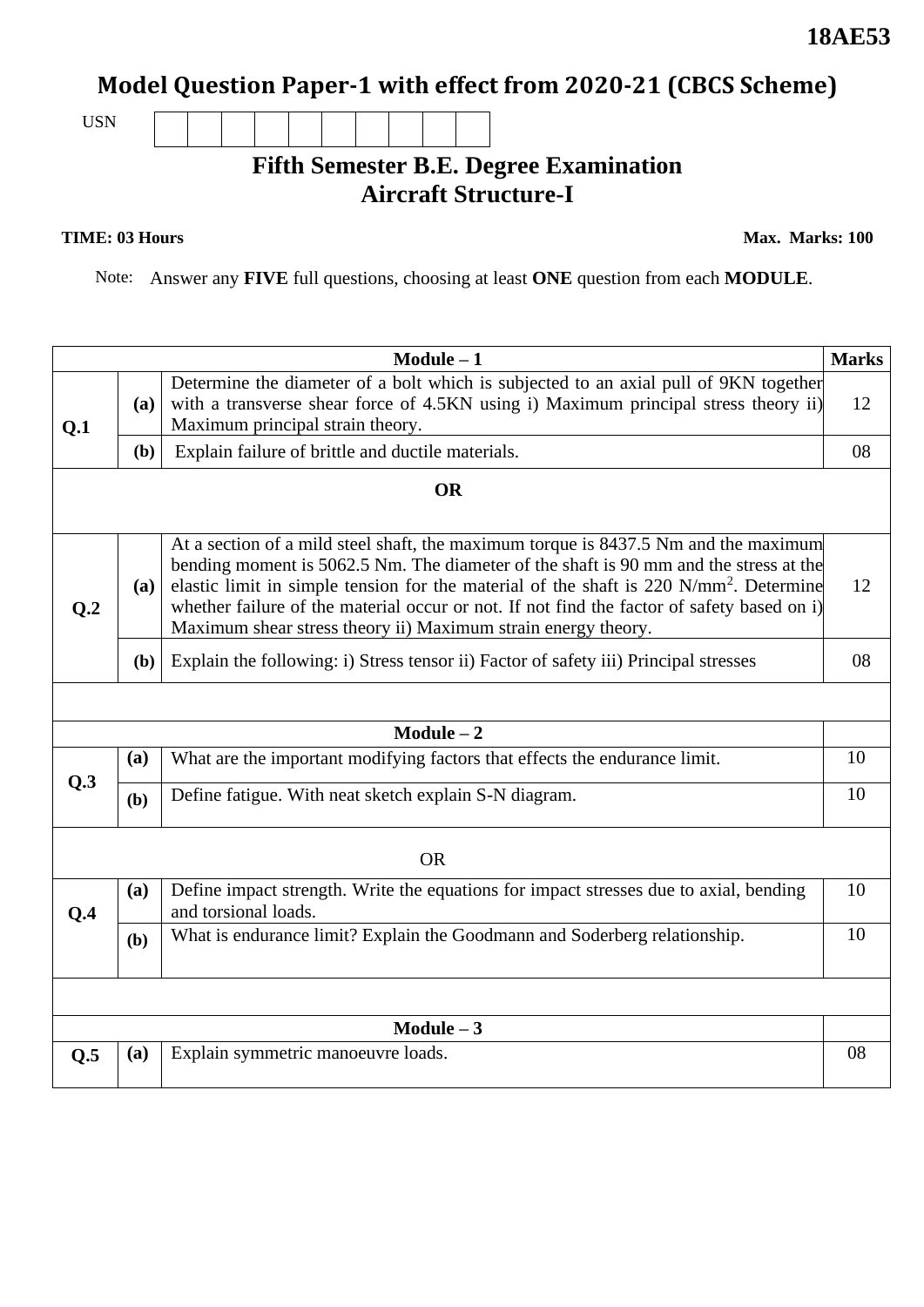# **18AE53**

|     | (b)            | An aircraft having a total weight of 45 KN lands on the deck of an aircraft carrier and is<br>brought to rest by means of a cable engaged by an arrester hook, as shown in Fig.Q5<br>(b). If the deceleration induced by the cable is $3 \text{ g}$ determine the tension, T, in the<br>cable, the load on an undercarriage strut and the shear and axial loads in the fuselage at<br>the section AA; the weight of the aircraft aft of AA is 4.5 KN. Calculate also the<br>length of deck covered by the aircraft before it is brought to rest if the touch-down<br>speed is 25 m/s.<br>hook<br>neaction<br>fig.85(b) |    |  |  |  |  |
|-----|----------------|------------------------------------------------------------------------------------------------------------------------------------------------------------------------------------------------------------------------------------------------------------------------------------------------------------------------------------------------------------------------------------------------------------------------------------------------------------------------------------------------------------------------------------------------------------------------------------------------------------------------|----|--|--|--|--|
|     |                | <b>OR</b>                                                                                                                                                                                                                                                                                                                                                                                                                                                                                                                                                                                                              |    |  |  |  |  |
|     | (a)            | With a neat sketch explain V-N diagram.                                                                                                                                                                                                                                                                                                                                                                                                                                                                                                                                                                                | 08 |  |  |  |  |
|     | (b)            | Write a short note on following:                                                                                                                                                                                                                                                                                                                                                                                                                                                                                                                                                                                       | 12 |  |  |  |  |
| Q.6 |                | i) Aluminium alloys                                                                                                                                                                                                                                                                                                                                                                                                                                                                                                                                                                                                    |    |  |  |  |  |
|     |                | ii) Stainless steel<br>iii) Titanium alloys                                                                                                                                                                                                                                                                                                                                                                                                                                                                                                                                                                            |    |  |  |  |  |
|     | iv) Composites |                                                                                                                                                                                                                                                                                                                                                                                                                                                                                                                                                                                                                        |    |  |  |  |  |
|     |                |                                                                                                                                                                                                                                                                                                                                                                                                                                                                                                                                                                                                                        |    |  |  |  |  |
|     |                | $Module - 4$                                                                                                                                                                                                                                                                                                                                                                                                                                                                                                                                                                                                           |    |  |  |  |  |
| Q.7 | (a)            | A point in a body is subjected to tensile stresses 100 Mpa and 70 Mpa along two<br>mutually perpendicular directions. The point is also subjected to shear stress of<br>magnitude 50Mpa. Determine i) Normal stress and shear stress acting on a plane which<br>is at an angle of 120° with reference to the 100 Mpa stress plane ii) Magnitudes of<br>principal stresses and maximum and minimum shear stresses. iii) Orientations of<br>principal planes and maximum and minimum shear stress planes. iv) Normal stress on<br>the planes of maximum and minimum shear stresses.                                      | 12 |  |  |  |  |
|     |                | Fig. 87(a)                                                                                                                                                                                                                                                                                                                                                                                                                                                                                                                                                                                                             |    |  |  |  |  |
|     | (b)            | Derive the equilibrium equation for the state of stress in three dimensions.                                                                                                                                                                                                                                                                                                                                                                                                                                                                                                                                           | 08 |  |  |  |  |
|     |                | <b>OR</b>                                                                                                                                                                                                                                                                                                                                                                                                                                                                                                                                                                                                              |    |  |  |  |  |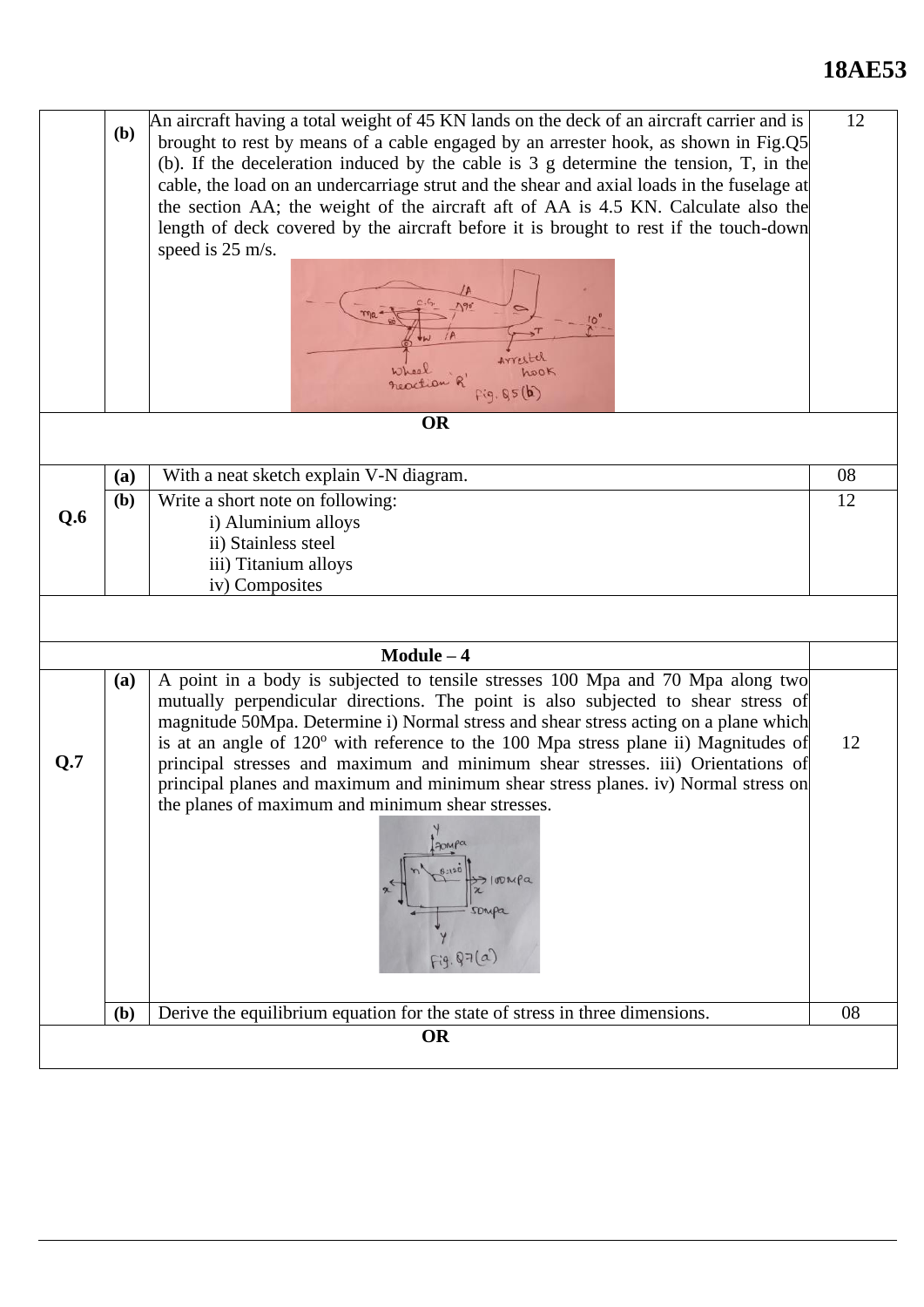# **18AE53**

|      | (a)<br>Derive the strain displacement relationship.                                                                                |                                                                                                                                                                                                                                                                                                                                                                                                                                        |    |  |  |  |  |
|------|------------------------------------------------------------------------------------------------------------------------------------|----------------------------------------------------------------------------------------------------------------------------------------------------------------------------------------------------------------------------------------------------------------------------------------------------------------------------------------------------------------------------------------------------------------------------------------|----|--|--|--|--|
|      |                                                                                                                                    |                                                                                                                                                                                                                                                                                                                                                                                                                                        |    |  |  |  |  |
| Q.8  | Determine the forces in all the members of the truss shown in $fig.Q8(b)$<br>(b)<br>3m<br>3m<br>3m<br>20,00<br>20000<br>Fig. 88(b) |                                                                                                                                                                                                                                                                                                                                                                                                                                        |    |  |  |  |  |
|      |                                                                                                                                    |                                                                                                                                                                                                                                                                                                                                                                                                                                        |    |  |  |  |  |
|      |                                                                                                                                    | $Module - 5$                                                                                                                                                                                                                                                                                                                                                                                                                           |    |  |  |  |  |
| Q.9  | (a)                                                                                                                                | A column has an I section with equal flanges of 200 mm x 10 mm and web 300 mm x<br>10 mm. When the column is used as a simply supported beam with udl of 24 KN/m,<br>maximum deflection at the centre is 6mm. Determine the safe load the column can<br>carry for the following conditions i) one end is free and other end is fixed. ii) One end<br>is fixed and other end is hinged. Take FOS as 2.5 and young's modulus as 210 Gpa. | 10 |  |  |  |  |
|      | (b)                                                                                                                                | State and explain Castigliano's theorem and Maxwell's reciprocity theorem.                                                                                                                                                                                                                                                                                                                                                             | 10 |  |  |  |  |
|      | <b>OR</b>                                                                                                                          |                                                                                                                                                                                                                                                                                                                                                                                                                                        |    |  |  |  |  |
| Q.10 | (a)                                                                                                                                | Derive the expression for strain energy stored in a body when the load is applied:<br>i) Suddenly<br>ii) Gradually<br>iii) With impact                                                                                                                                                                                                                                                                                                 | 10 |  |  |  |  |
|      | (b)                                                                                                                                | A hollow CI column whose outside diameter is 200 mm has a thickness of 20mm. It is<br>4.5m long and is fixed at both ends. Calculate the safe load by rankine's formula using<br>a FOS of 4. Calculate the slenderness ratio and the ratio of euler's and rankine's<br>critical loads. Take $f_c = 550$ N/mm2, $a = 1/1600$ in rankine's formula and $E = 9.4$ x<br>$10^{4}$ N/mm <sup>2</sup> .                                       | 10 |  |  |  |  |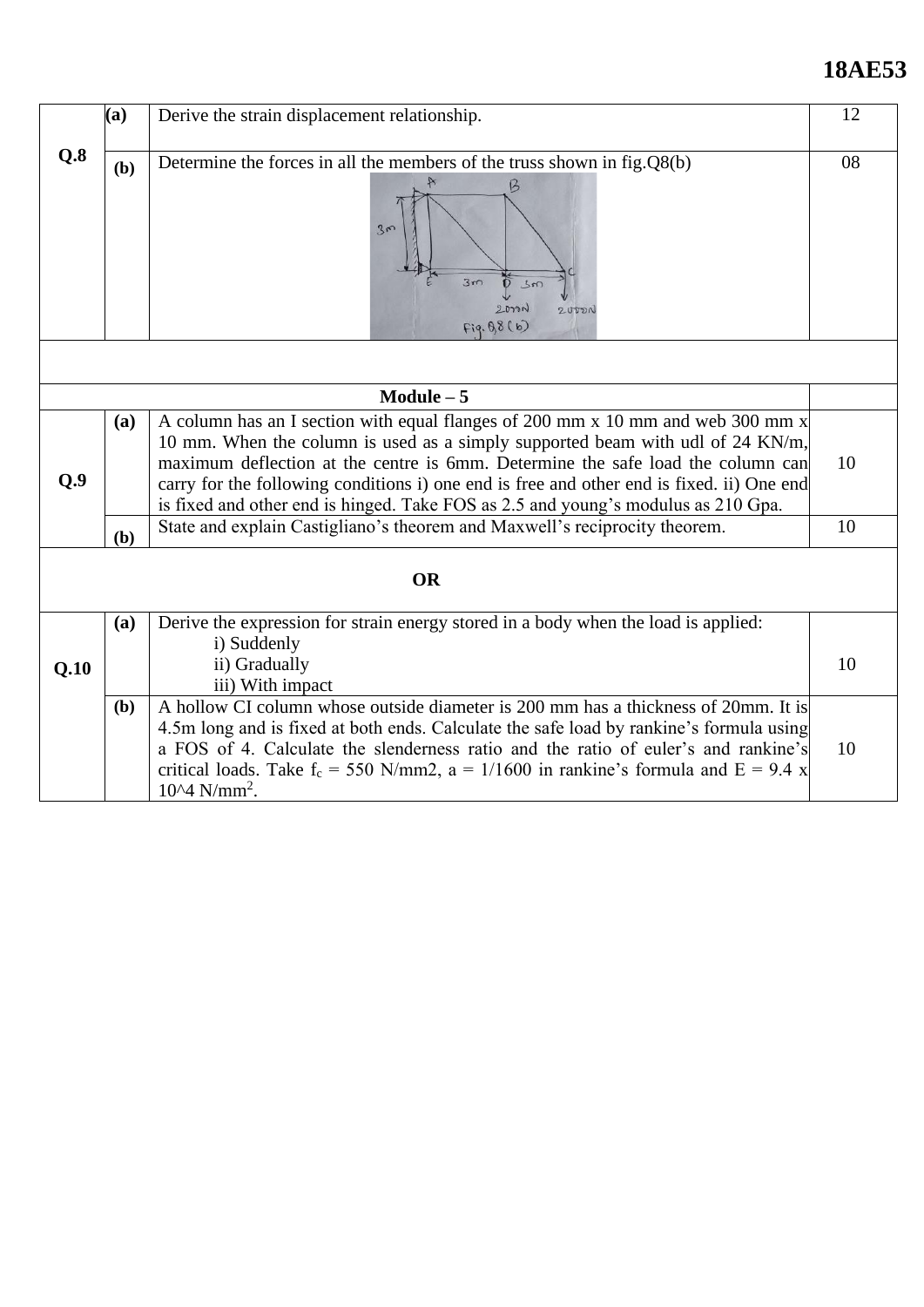| Table showing the Bloom's Taxonomy Level, Course Outcome and Programme<br><b>Outcome</b> |                   |                                           |                                                                      |                       |                             |  |  |  |
|------------------------------------------------------------------------------------------|-------------------|-------------------------------------------|----------------------------------------------------------------------|-----------------------|-----------------------------|--|--|--|
| <b>Question</b>                                                                          |                   | <b>Bloom's Taxonomy Level</b><br>attached | Course<br><b>Outcome</b>                                             |                       | <b>Programme Outcome</b>    |  |  |  |
| Q.1                                                                                      | (a)               | L4                                        |                                                                      | CO <sub>2</sub>       | PO <sub>4</sub>             |  |  |  |
|                                                                                          | (b)               | L2                                        |                                                                      | CO1                   | PO <sub>1</sub>             |  |  |  |
|                                                                                          |                   |                                           |                                                                      |                       |                             |  |  |  |
| Q.2                                                                                      | $\left( a\right)$ | L <sub>5</sub>                            |                                                                      | CO <sub>2</sub>       | PO <sub>5</sub>             |  |  |  |
|                                                                                          | (b)               | L2                                        |                                                                      | CO1                   | PO <sub>2</sub>             |  |  |  |
|                                                                                          |                   |                                           |                                                                      |                       |                             |  |  |  |
|                                                                                          |                   | L3                                        |                                                                      | CO <sub>3</sub>       | <b>PO11</b>                 |  |  |  |
| Q.3                                                                                      | (a)               | L2                                        |                                                                      | CO <sub>2</sub>       | <b>PO10</b>                 |  |  |  |
|                                                                                          | (b)               |                                           |                                                                      |                       |                             |  |  |  |
|                                                                                          |                   |                                           |                                                                      | CO <sub>3</sub>       | PO <sub>6</sub>             |  |  |  |
| Q.4                                                                                      | (a)               | L <sub>6</sub>                            |                                                                      |                       |                             |  |  |  |
|                                                                                          | (b)               | L <sub>3</sub>                            |                                                                      | CO <sub>2</sub>       | PO <sub>9</sub>             |  |  |  |
|                                                                                          |                   |                                           |                                                                      |                       |                             |  |  |  |
| Q.5                                                                                      | (a)               | L2                                        |                                                                      | CO1                   | PO <sub>6</sub>             |  |  |  |
|                                                                                          | (b)               | L <sub>6</sub>                            |                                                                      | CO <sub>3</sub>       | PO <sub>5</sub>             |  |  |  |
|                                                                                          |                   |                                           |                                                                      |                       |                             |  |  |  |
| Q.6                                                                                      | (a)               | L2                                        |                                                                      | CO1                   | PO <sub>1</sub>             |  |  |  |
|                                                                                          | (b)               | L <sub>3</sub>                            |                                                                      | CO <sub>3</sub>       | PO <sub>7</sub>             |  |  |  |
|                                                                                          |                   |                                           |                                                                      |                       |                             |  |  |  |
| Q.7                                                                                      | (a)               | L5                                        |                                                                      | CO <sub>2</sub>       | PO <sub>4</sub>             |  |  |  |
|                                                                                          | (b)               | L4                                        |                                                                      | CO1                   | PO <sub>2</sub>             |  |  |  |
|                                                                                          |                   |                                           |                                                                      |                       |                             |  |  |  |
| Q.8                                                                                      | (a)               | L4                                        |                                                                      | CO <sub>2</sub>       | PO <sub>3</sub>             |  |  |  |
|                                                                                          | (b)               | L <sub>6</sub>                            |                                                                      | CO1                   | PO <sub>4</sub>             |  |  |  |
|                                                                                          |                   |                                           |                                                                      |                       |                             |  |  |  |
| Q.9                                                                                      | (a)               | L <sub>5</sub>                            |                                                                      | CO <sub>2</sub>       | PO <sub>3</sub>             |  |  |  |
|                                                                                          | (b)               | L2                                        |                                                                      | CO <sub>3</sub>       | PO <sub>6</sub>             |  |  |  |
|                                                                                          |                   |                                           |                                                                      |                       |                             |  |  |  |
| Q.10                                                                                     | (a)               | L3                                        |                                                                      | CO <sub>2</sub>       | PO10                        |  |  |  |
|                                                                                          | (b)               | L4                                        |                                                                      | CO <sub>3</sub>       | PO <sub>5</sub>             |  |  |  |
|                                                                                          |                   |                                           |                                                                      |                       |                             |  |  |  |
|                                                                                          |                   |                                           |                                                                      |                       |                             |  |  |  |
| Lower order thinking skills                                                              |                   |                                           |                                                                      |                       |                             |  |  |  |
| Bloom's                                                                                  |                   | Remembering(                              | Understanding                                                        |                       | Applying (Application):     |  |  |  |
| <b>Taxonomy</b><br><b>Levels</b>                                                         |                   | knowledge): $L_1$                         |                                                                      | Comprehension): $L_2$ | $L_3$                       |  |  |  |
|                                                                                          |                   | Analyzing (Analysis): L <sub>4</sub>      | <b>Higher order thinking skills</b><br>Valuating (Evaluation): $L_5$ |                       | Creating (Synthesis): $L_6$ |  |  |  |
|                                                                                          |                   |                                           |                                                                      |                       |                             |  |  |  |

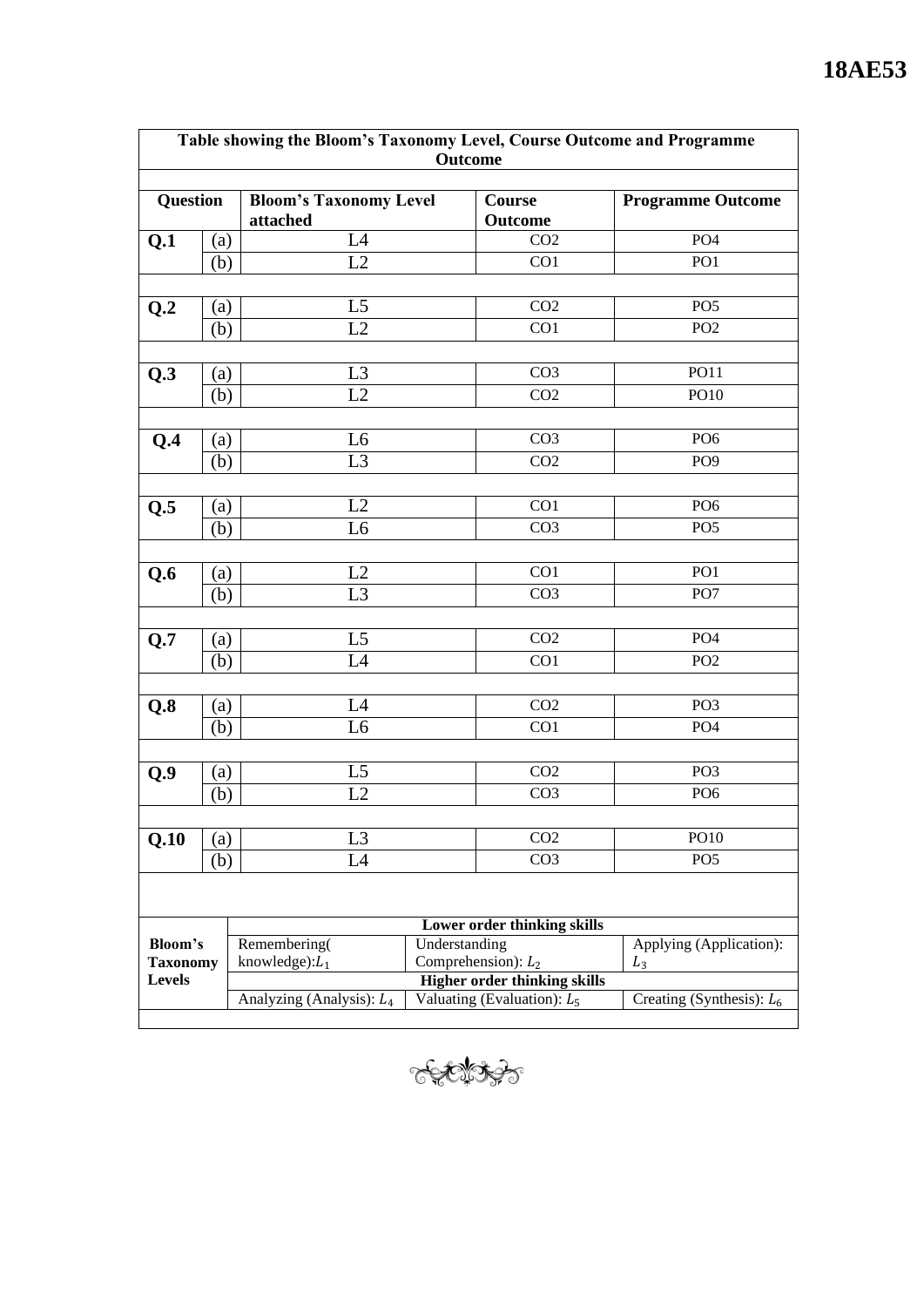## **Model Question Paper-1 with effect from 2020-21 (CBCS Scheme)**

USN

# **Fifth Semester B.E. Degree Examination**

**AIRCRAFT STRUCTURES-I**

### **TIME: 03 Hours**

**Max. Marks: 100**

Note: 01. Answer any **FIVE** full questions, choosing at least **ONE** question from each **MODULE**.

| $Module - 1$ |              |                                                                                                                                                                                                                                                                                                                                                                                                                                                                                                                                                                              |    |  |  |  |  |
|--------------|--------------|------------------------------------------------------------------------------------------------------------------------------------------------------------------------------------------------------------------------------------------------------------------------------------------------------------------------------------------------------------------------------------------------------------------------------------------------------------------------------------------------------------------------------------------------------------------------------|----|--|--|--|--|
| Q.1          | <b>(a)</b>   | Explain the following.<br>Normal Stress (ii) Stress Tensor (iii) True Stress (iv) Principal Planes<br>(i)<br>(v) Factor of Safety                                                                                                                                                                                                                                                                                                                                                                                                                                            | 10 |  |  |  |  |
|              | (b)          | Write a short note on Indian Standard Designation of Low, Medium and High Alloy<br>Steels.                                                                                                                                                                                                                                                                                                                                                                                                                                                                                   |    |  |  |  |  |
|              |              | <b>OR</b>                                                                                                                                                                                                                                                                                                                                                                                                                                                                                                                                                                    |    |  |  |  |  |
| Q.2          | <b>(a)</b>   | A mild steel shaft of 50mm diameter is subjected to a bending moment of 2000 N-m<br>and a torque T. If the yield point of the steel in tension is 200 MPa, find the maximum<br>value of this torque without causing yielding of the according to the<br>(i) Maximum Principal Stress<br>(ii) Maximum Shear Stress<br>(iii) Maximum Distortion Strain Energy Theory.                                                                                                                                                                                                          | 10 |  |  |  |  |
|              | ( <b>b</b> ) | Why Failure Theory is important for Aircraft Structures? Explain all the Theories of<br>Failures.                                                                                                                                                                                                                                                                                                                                                                                                                                                                            | 10 |  |  |  |  |
|              |              | $\overline{\text{Module} - 2}$                                                                                                                                                                                                                                                                                                                                                                                                                                                                                                                                               |    |  |  |  |  |
|              | (a)          | Define Fatigue. Explain the importance of Fatigue Strength in detail.                                                                                                                                                                                                                                                                                                                                                                                                                                                                                                        | 08 |  |  |  |  |
| Q.3          | (b)          | Draw and Explain S-N Curve in detail.                                                                                                                                                                                                                                                                                                                                                                                                                                                                                                                                        |    |  |  |  |  |
|              | (c)          | Define Impact Strength the Endurance Limit.                                                                                                                                                                                                                                                                                                                                                                                                                                                                                                                                  | 04 |  |  |  |  |
|              |              | <b>OR</b>                                                                                                                                                                                                                                                                                                                                                                                                                                                                                                                                                                    |    |  |  |  |  |
|              | (a)          | Illustrate the Goodman and Soderberg relationship and explain with relevant<br>Equation.                                                                                                                                                                                                                                                                                                                                                                                                                                                                                     | 10 |  |  |  |  |
| Q.4          | (b)          | Explain stresses due to combined loading and cumulative fatigue damage in detail.                                                                                                                                                                                                                                                                                                                                                                                                                                                                                            | 10 |  |  |  |  |
|              |              | $Module - 3$                                                                                                                                                                                                                                                                                                                                                                                                                                                                                                                                                                 |    |  |  |  |  |
| Q.5          | (a)          | Draw and Explain the structural nomenclature of Aircraft Wing and Fuselage.                                                                                                                                                                                                                                                                                                                                                                                                                                                                                                  | 10 |  |  |  |  |
|              | (b)          | An aircraft having a total weight of 45kN lands on the deck of an aircraft carrier and is<br>brought to rest by means of a cable engaged by an arrester hook as shown in the Figure<br>5. If the deceleration induced by the cable is 3g, determine the tension, T, in the cable,<br>the load on an undercarriage strut, and the shear and axial loads in the fuselage at the<br>section A-A; the weight of the aircraft aft of AA is 4.5kN. Calculate also the length of<br>deck covered by the aircraft before it is brought to rest if the touch-down speed is 25<br>m/s. | 10 |  |  |  |  |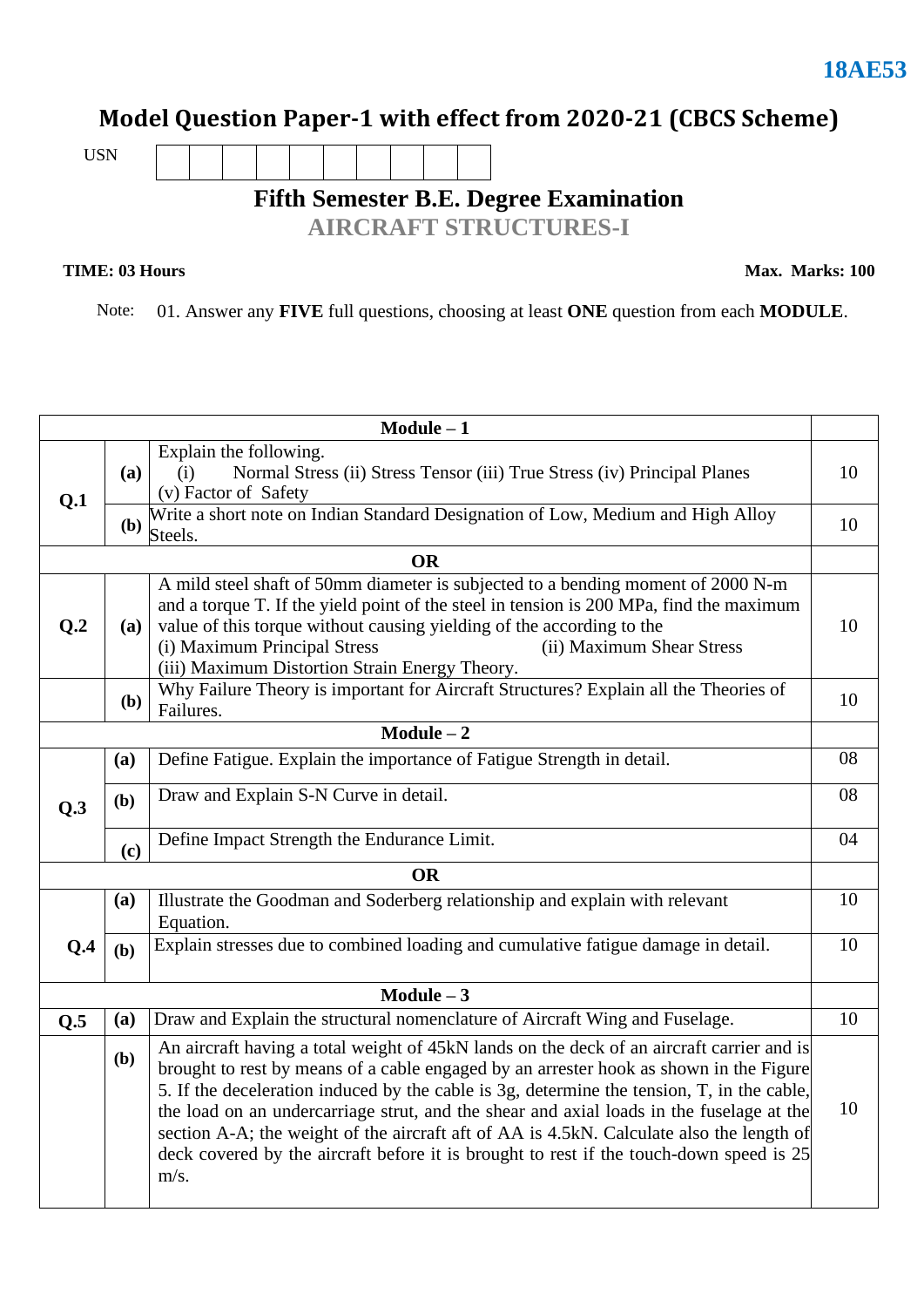# **18AE53**

|              |                                                                                                                                                                                                                                                                                                                                                                                                                       | CG<br>$90^\circ$<br>$80^\circ$<br>$10^{\circ}$<br>W<br>A١                                                                                                                                                                                                                                           |    |  |  |  |
|--------------|-----------------------------------------------------------------------------------------------------------------------------------------------------------------------------------------------------------------------------------------------------------------------------------------------------------------------------------------------------------------------------------------------------------------------|-----------------------------------------------------------------------------------------------------------------------------------------------------------------------------------------------------------------------------------------------------------------------------------------------------|----|--|--|--|
|              |                                                                                                                                                                                                                                                                                                                                                                                                                       | Wheel<br>Arrester<br>reaction R<br>hook                                                                                                                                                                                                                                                             |    |  |  |  |
|              |                                                                                                                                                                                                                                                                                                                                                                                                                       | Fig $5$ .                                                                                                                                                                                                                                                                                           |    |  |  |  |
|              |                                                                                                                                                                                                                                                                                                                                                                                                                       | <b>OR</b>                                                                                                                                                                                                                                                                                           |    |  |  |  |
|              | (a)                                                                                                                                                                                                                                                                                                                                                                                                                   | With neat sketch explain Flight Envelope in detail.                                                                                                                                                                                                                                                 | 10 |  |  |  |
| Q.6          | (b)                                                                                                                                                                                                                                                                                                                                                                                                                   | What are desirable properties for selecting the materials for Aircraft application                                                                                                                                                                                                                  | 10 |  |  |  |
|              |                                                                                                                                                                                                                                                                                                                                                                                                                       | $Module - 4$                                                                                                                                                                                                                                                                                        |    |  |  |  |
|              | (a)                                                                                                                                                                                                                                                                                                                                                                                                                   | Derive the equations of equilibrium                                                                                                                                                                                                                                                                 | 10 |  |  |  |
| Q.7          | A plane element in a boiler is subjected to tensile stresses of 400 MPa on one plane and<br><b>(b)</b><br>150 MPa on the other at right angles to the former. Each of the above stresses is<br>10<br>accompanied by a shear stress of 100 MPa such that when associated with the minor<br>tensile stress tends to rotate the element in anticlockwise direction.<br>Find (i) Principal Stresses and their directions. |                                                                                                                                                                                                                                                                                                     |    |  |  |  |
|              |                                                                                                                                                                                                                                                                                                                                                                                                                       | (ii) Maximum shearing stresses and the directions of the planes on which they act.<br><b>OR</b>                                                                                                                                                                                                     |    |  |  |  |
|              | (a)                                                                                                                                                                                                                                                                                                                                                                                                                   | Derive the Clapeyron's Theorem of three moments.                                                                                                                                                                                                                                                    | 10 |  |  |  |
| Q.8          | (b)                                                                                                                                                                                                                                                                                                                                                                                                                   | A truss of span 10 meters is loaded as shown in Figure 8. Find the forces in all the<br>members of the truss.                                                                                                                                                                                       | 10 |  |  |  |
|              |                                                                                                                                                                                                                                                                                                                                                                                                                       | 5KN<br>6KN<br>$30^{\circ}$<br>$60^{\circ}$<br>$60^{\circ}$<br>30 <sup>′</sup><br>10 <sub>m</sub><br>Fig $8$ .                                                                                                                                                                                       |    |  |  |  |
| $Module - 5$ |                                                                                                                                                                                                                                                                                                                                                                                                                       |                                                                                                                                                                                                                                                                                                     |    |  |  |  |
|              | (a)                                                                                                                                                                                                                                                                                                                                                                                                                   | Derive Castigliano's theorem.                                                                                                                                                                                                                                                                       | 10 |  |  |  |
| Q.9          | (b)                                                                                                                                                                                                                                                                                                                                                                                                                   | State and Explain the Maxwell's Reciprocal theorem                                                                                                                                                                                                                                                  | 10 |  |  |  |
|              | <b>OR</b>                                                                                                                                                                                                                                                                                                                                                                                                             |                                                                                                                                                                                                                                                                                                     |    |  |  |  |
|              | (a)                                                                                                                                                                                                                                                                                                                                                                                                                   | Draw and explain South-Well Plot.                                                                                                                                                                                                                                                                   | 8  |  |  |  |
| Q.10         | ( <b>b</b> )                                                                                                                                                                                                                                                                                                                                                                                                          | Find the Euler's Crippling Load for a hollow cylindrical steel column of 38mm<br>external diameter and 2.5mm thick. Take length of the column as 2.3m and hinged at<br>its both ends. Take E=205 GPa. Also, determine crippling load by Rankine's formula<br>using constants as 335 MPa and 1/7500. | 12 |  |  |  |